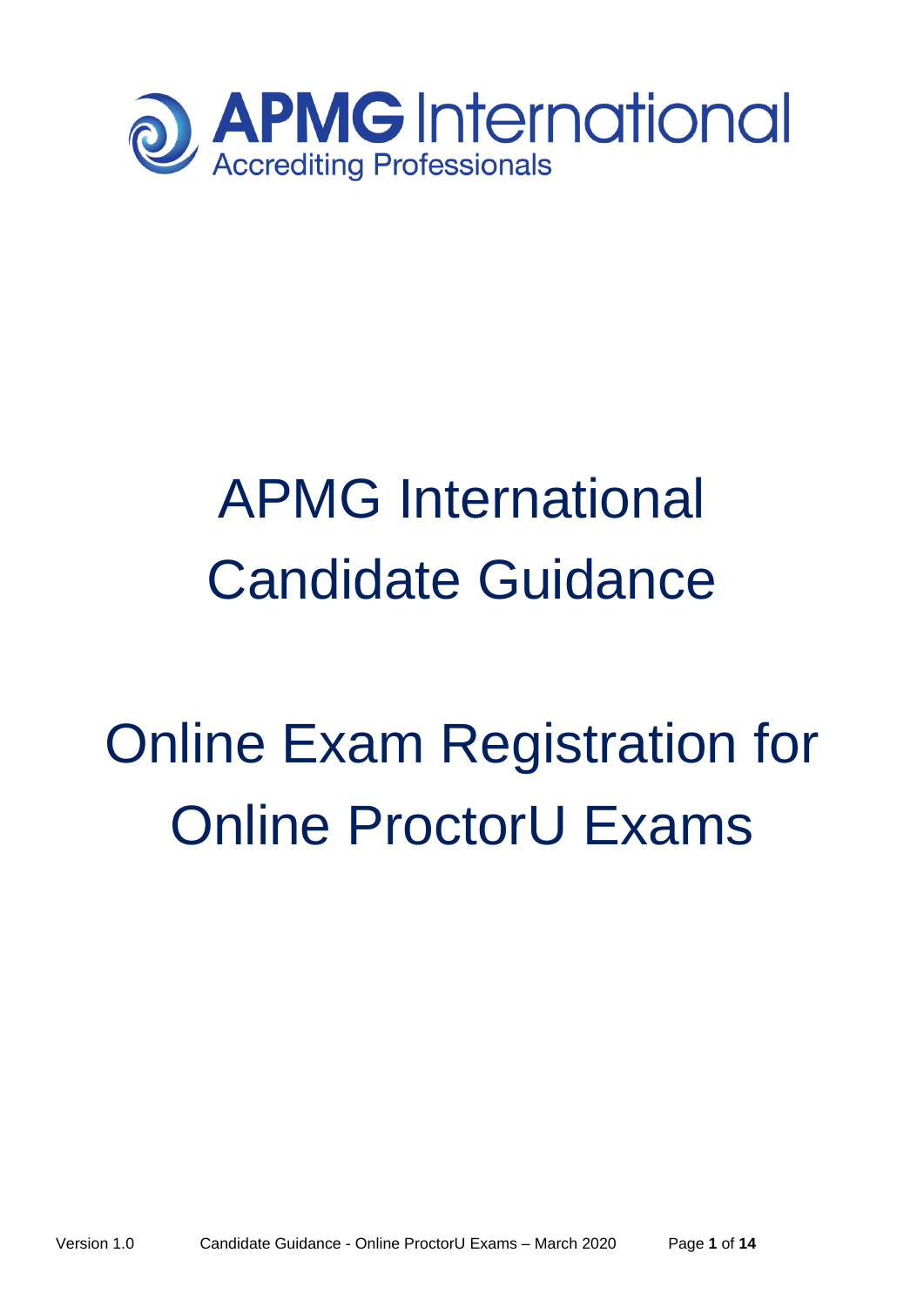### **Overview**

These instructions are relevant to candidates who have been booked to take an APMG International **Online ProctorU Exam** through their training provider.

For all online exams taken through APMG International you first have to create an account on the APMG International Candidate Portal and then register for the actual exam session/s prior to the exam/s being sat.

Your exam results, electronic certificates and digital badges will also be published on your Candidate Portal account for all exams taken through APMG International. Please ensure to consistently use the same email address for all exams booked with APMG International, preferably a private email address that will remain valid in case you change jobs in the future.

*Please be advised that APMG International cannot release exam results and certificates until all necessary information has been provided by the candidate. If any information is missing, your exam results will go on hold.* 

This document describes the process and steps required to create an account on the APMG International Candidate Portal and how to register for your Online ProctorU Exam.

APMG International's contact information is provided at the end of this document in case you have questions or need any support.

## **Candidate Registration Process**

Once your exam has been booked and confirmed by your training organisation you will be sent a registration email from **APMG Support [Donotreply@apmg-international.com](mailto:Donotreply@apmg-international.com)**

**NOTE**: If you did not receive the registration email, please ensure you have checked your junk email or spam folder.

To resend the registration email, please navigate to the following website

[https://candidateportal.apmg-international.com](https://candidateportal.apmg-international.com/)

enter your email address that was used by your training organisation for booking your exam and click "Send a Link". This will re-send the registration email to you. Once you receive the registration email, click the link contained in it to register on the APMG Candidate Portal.

#### **Should you not receive the registration email at all, please contact our support team using**

the chat option on the Candidate Portal or call us at:

UK - **01494 452 450** US - **1-855-773-3403** CAN - **1-855-898-0575** Aus - **1800 170 920**

From all other countries dial **+44 (0) 1494 452 450.**

Press option 3 for technical assistance.

Our Technical Helpdesk is available 24 hours a day, 7 days a week, and 365 days a year.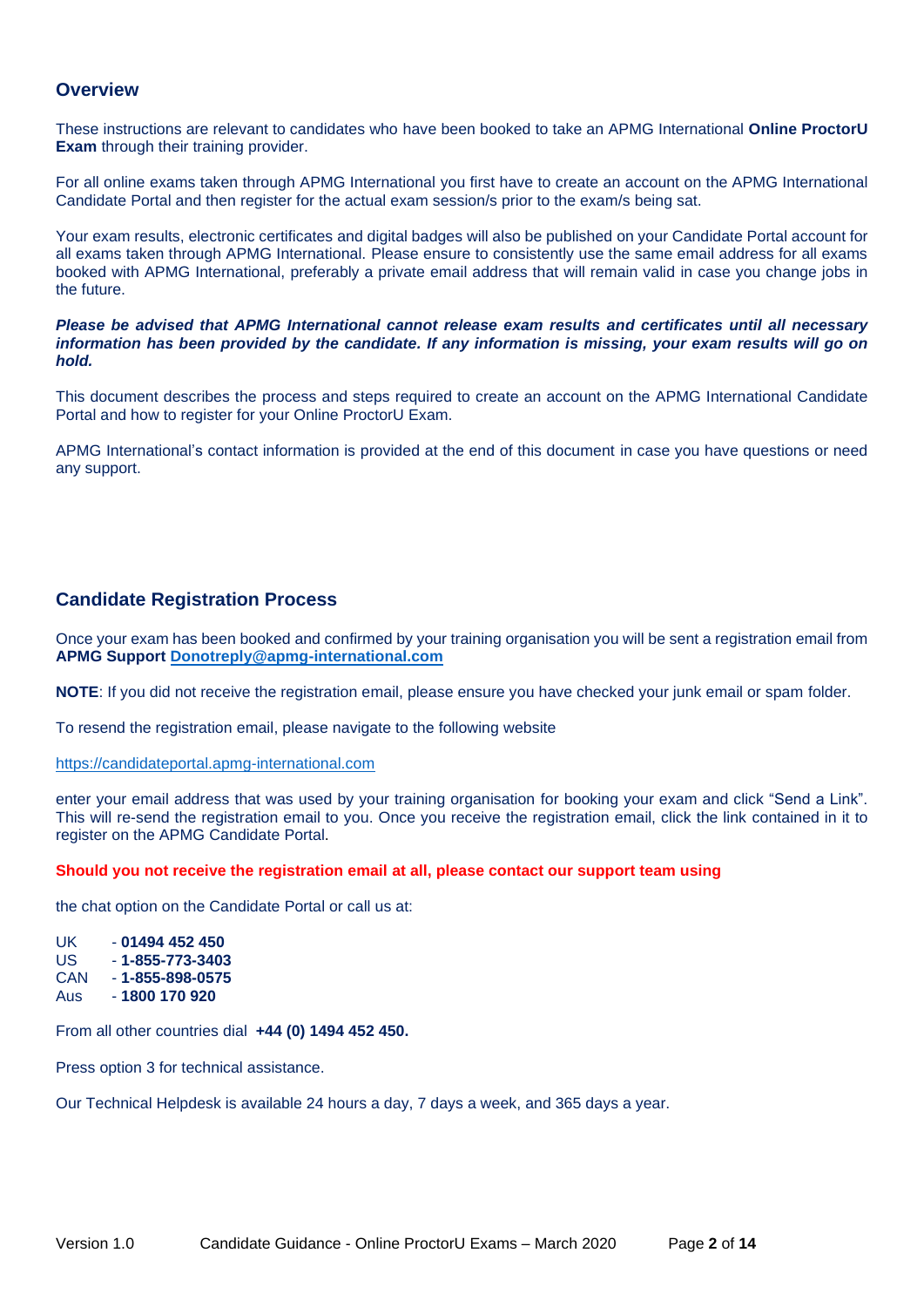To **get started** click the link in the email you received and create an account on the APMG International Candidate Portal as requested. Returning candidates do not need to create a new account, they can log back into their existing account if the new exam has been booked under the same email address as previous exams. However, returning candidates also have to register for any new exam session.

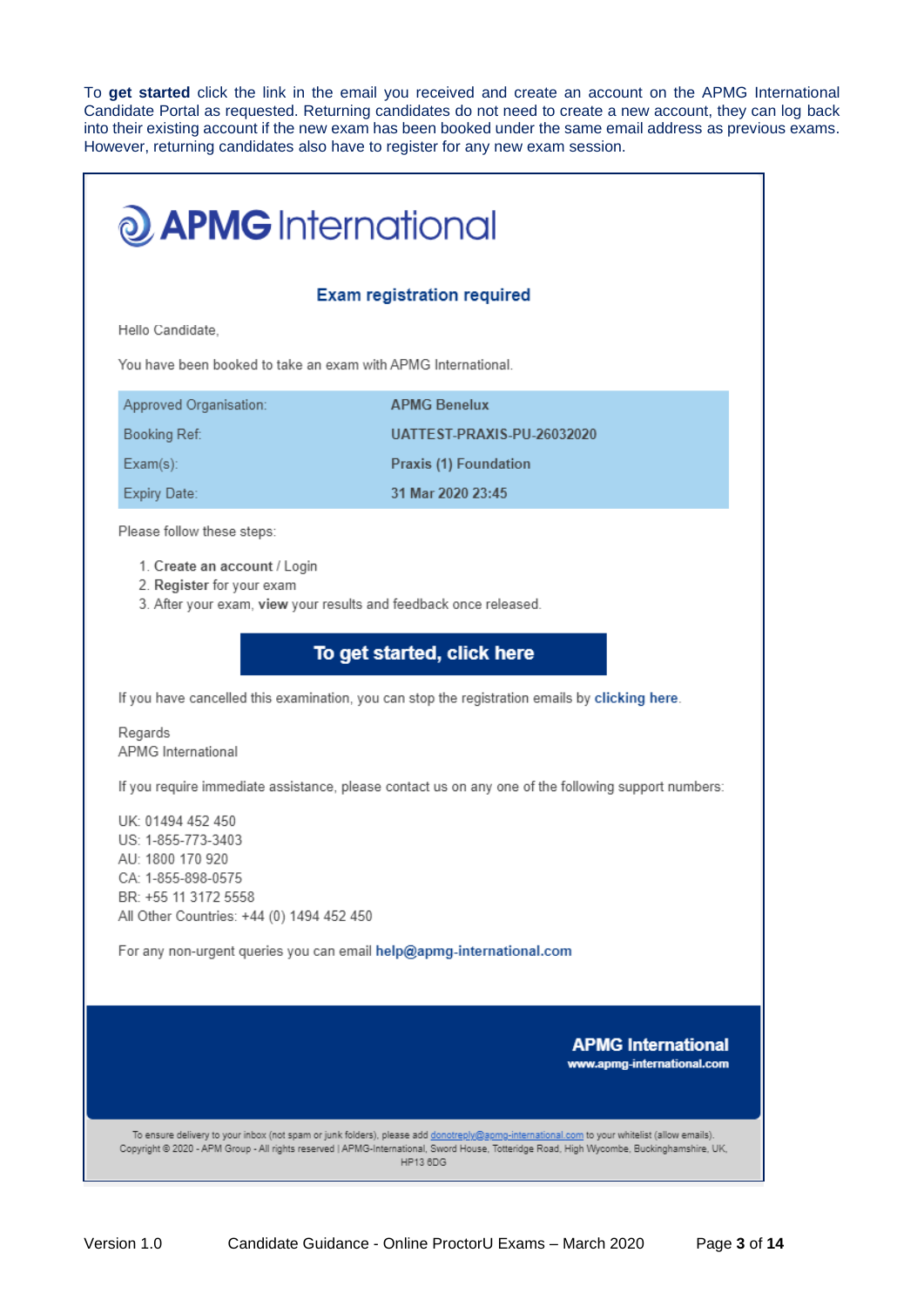**Create an account** by entering a password, memorable date and memorable word or pin, then confirm by clicking the "Create your account with the Portal" button.

| <b>JAPMG</b> International |                                                                     |                                                                                                                 |
|----------------------------|---------------------------------------------------------------------|-----------------------------------------------------------------------------------------------------------------|
| A Exams                    |                                                                     | Log In<br>g7 English -<br><b>Contact APMG</b>                                                                   |
|                            |                                                                     |                                                                                                                 |
|                            | Create an account to enter your Portal                              | $\bigcirc$ Help                                                                                                 |
| Email                      | apmgub29+CANDIDATE-TEST@gma                                         | If you are having trouble accessing this portal<br>or with any other online issue, please contact<br><b>us</b>  |
|                            | Welcome, just a few questions to create your account on the portal  |                                                                                                                 |
| Password                   |                                                                     | <b>6</b> Remember<br>If you are using a public computer, please<br>remember to logout from any portals you have |
| Confirm *                  |                                                                     | used                                                                                                            |
|                            | Should you need to contact us, we use the following to identify you |                                                                                                                 |
| Memorable date *           | 蘦                                                                   |                                                                                                                 |
| Memorable word *<br>or pin |                                                                     |                                                                                                                 |
|                            | Create your account with the Portal                                 |                                                                                                                 |

| Create an account to enter your Portal |                                                                     |   |
|----------------------------------------|---------------------------------------------------------------------|---|
| Email                                  | apmgub29+CANDIDATE-TEST@gma                                         |   |
|                                        | Welcome, just a few questions to create your account on the portal  |   |
| Password                               |                                                                     |   |
| Confirm $\star$                        |                                                                     |   |
|                                        | Should you need to contact us, we use the following to identify you |   |
| Memorable date *                       | 3 Aug 2034                                                          | 萹 |
| Memorable word *<br>or pin             | 8957                                                                |   |
|                                        | Create your account with the Portal                                 |   |

**APMG will use the memorable date and memorable word or pin to identify you should you need to contact us, so please make sure to keep that data in mind!**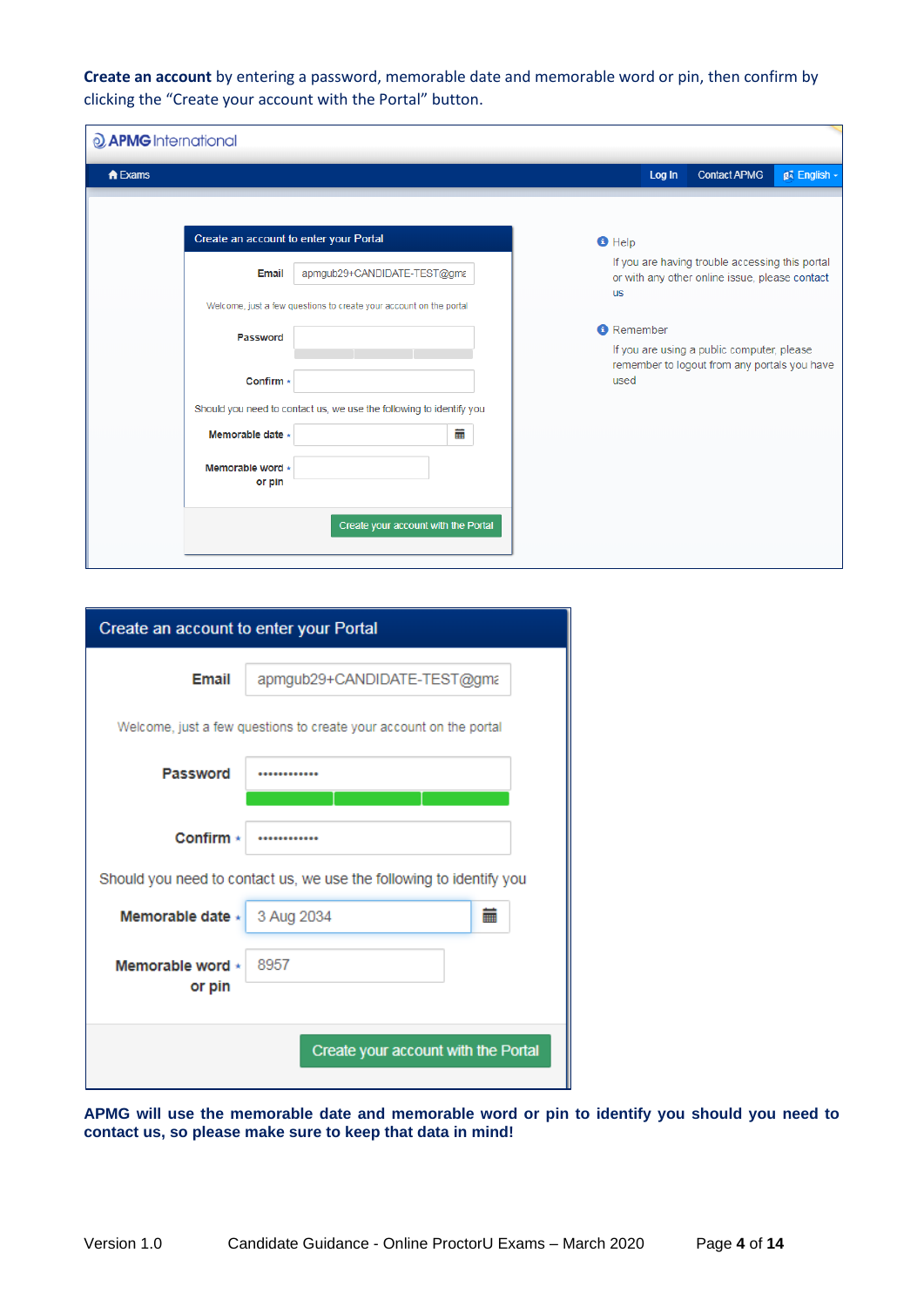Once your account has been created you will be sent an email to confirm that your APMG Candidate Portal account has been created. Please check your junk email or spam folder if necessary.

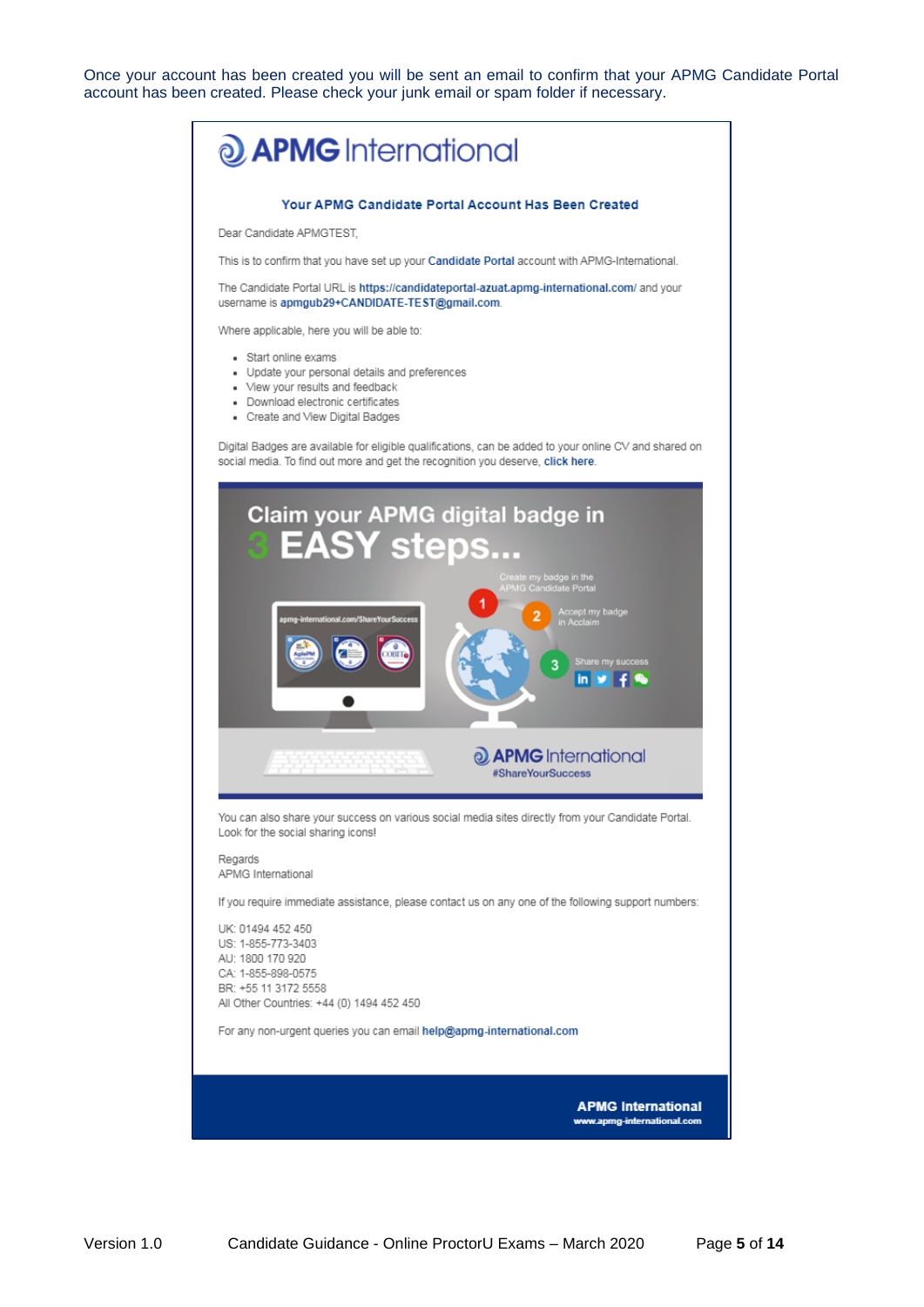Next, you will be taken through a **4-step exam registration process** as outlined below. This will need to be completed for any exam taken with APMG International, however your registration information is saved for future reference. Mandatory fields are marked with an asterisk and will be highlighted in red if you try to skip them.

Registering means you are signing up to take the specific exam/s booked for you and agree to the applicable terms and conditions for the examination and the examiner.

If you have been booked for multiple exams by your training organisation, you can complete the registration for all exam sessions in one go.

| <b>J APMG</b> International                        |                                 |                                                                                                                                                                                                      |             |                     |              |
|----------------------------------------------------|---------------------------------|------------------------------------------------------------------------------------------------------------------------------------------------------------------------------------------------------|-------------|---------------------|--------------|
| <b><math>#</math> Badges</b><br><del>n</del> Exams |                                 | Candidate                                                                                                                                                                                            |             | <b>Contact APMG</b> | gi English - |
|                                                    |                                 |                                                                                                                                                                                                      |             |                     |              |
|                                                    | Exam Registration - Step 1 of 4 |                                                                                                                                                                                                      |             |                     |              |
|                                                    | <b>Personal Details</b>         |                                                                                                                                                                                                      |             |                     |              |
|                                                    | examination.                    | Please note that the Scheme Owner has mandated these fields for all candidates sitting these<br>examinations. If this information is not provided, APMG will be unable to release the results of the |             |                     |              |
|                                                    | Title                           |                                                                                                                                                                                                      |             |                     |              |
|                                                    | First Name *                    | Candidate                                                                                                                                                                                            |             |                     |              |
|                                                    | <b>Middle Name</b>              |                                                                                                                                                                                                      |             |                     |              |
|                                                    | Last Name *                     | <b>APMGTEST</b>                                                                                                                                                                                      |             |                     |              |
|                                                    | Email *                         | apmgub29+CANDIDATE-TEST@gmail.com                                                                                                                                                                    |             |                     |              |
|                                                    | Telephone Number *              |                                                                                                                                                                                                      |             |                     |              |
|                                                    |                                 |                                                                                                                                                                                                      |             |                     |              |
|                                                    |                                 |                                                                                                                                                                                                      | <b>Next</b> |                     |              |
|                                                    |                                 |                                                                                                                                                                                                      |             |                     |              |

**Please ensure to add any academic titles that you would like to be printed on your certificate into the field "First Name" or "Last Name", e.g. Professor, Dr., etc.**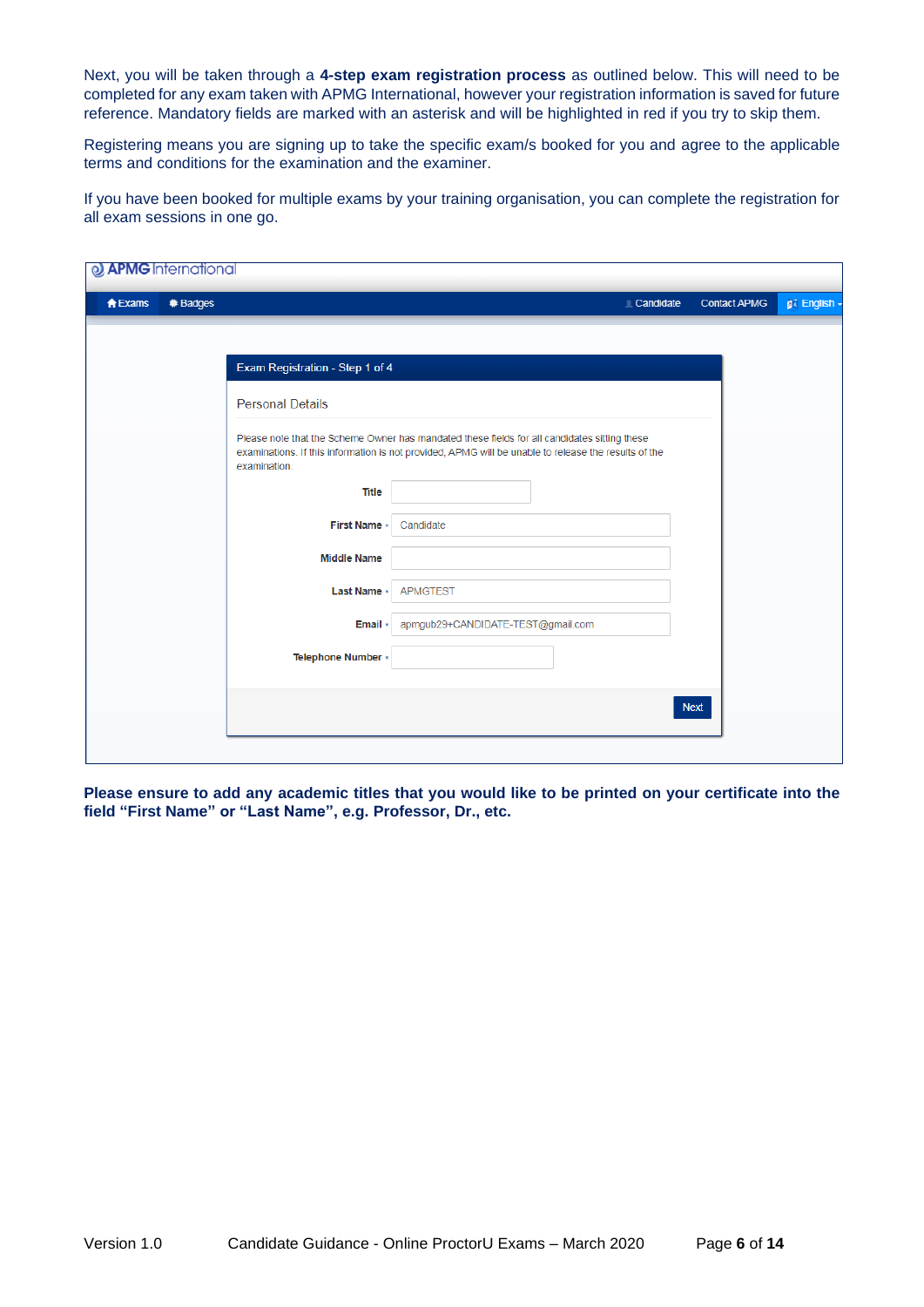| Exam Registration - Step 2 of 4 |                                                                                  |                         |
|---------------------------------|----------------------------------------------------------------------------------|-------------------------|
| <b>Address Details</b>          |                                                                                  |                         |
| Country *                       | <b>Netherlands</b>                                                               | v                       |
|                                 | house name, street or postcode                                                   | lookup                  |
|                                 | Address If business address, please enter full company name in<br>address line 1 |                         |
| ×                               | APMG-Benelux                                                                     | clear                   |
|                                 | Huizermaatweg 29                                                                 |                         |
|                                 |                                                                                  |                         |
| Town/City *                     | Huizen                                                                           |                         |
| <b>County/State</b>             |                                                                                  |                         |
| Postcode/Zip *                  | 1273 NA                                                                          |                         |
|                                 |                                                                                  | Previous<br><b>Next</b> |

**If your training organisation has arranged with APMG to send paper certificates directly to candidates, we will use the address you indicate as delivery address for your certificate.** 

**Please ensure to add your company name in case you enter your company address in the address details.**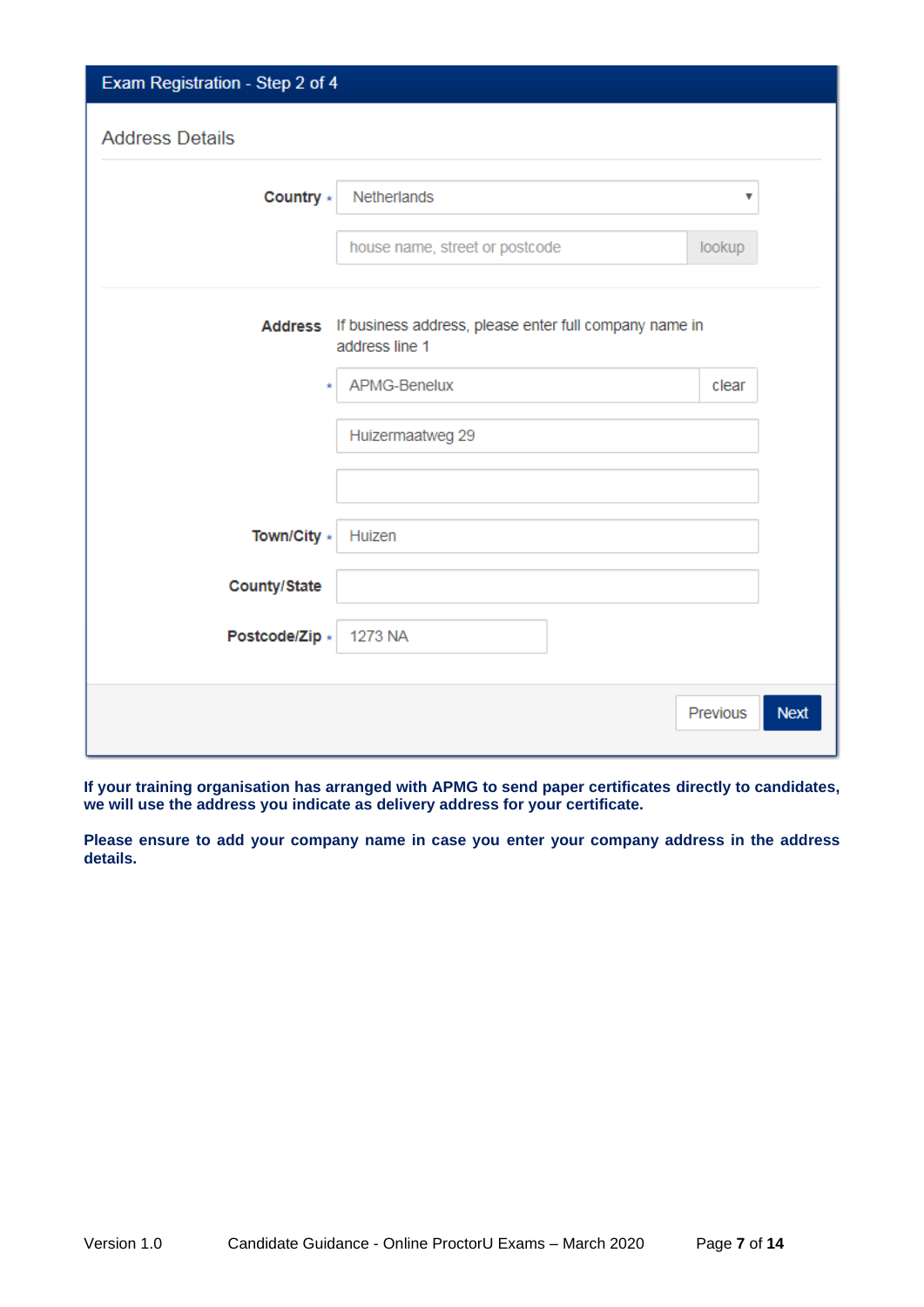| Exam Registration - Step 3 of 4 |                                                                                                                                                                                               |             |
|---------------------------------|-----------------------------------------------------------------------------------------------------------------------------------------------------------------------------------------------|-------------|
| Employer                        |                                                                                                                                                                                               |             |
| <b>Employer</b>                 | <b>APMG International</b>                                                                                                                                                                     |             |
|                                 |                                                                                                                                                                                               |             |
| Industry                        |                                                                                                                                                                                               |             |
|                                 | APMG monitor the take up and promotion of this product within our industry and for our internal use, it would<br>be very helpful if you could confirm the sector in which you currently work. |             |
| Industry Sector *               | Education<br>v                                                                                                                                                                                |             |
| Preferences                     |                                                                                                                                                                                               |             |
| Method of contact *             | Email<br>v                                                                                                                                                                                    |             |
|                                 | Please note that APMG's preference will be to contact you via<br>email for any issues or updates to your examination.                                                                         |             |
|                                 | Name on certificate * © Last Name / First Name / Middle Name                                                                                                                                  |             |
|                                 | <b>S</b> First Name / Middle Name / Last Name                                                                                                                                                 |             |
|                                 | C Last Name / Middle Name / First Name                                                                                                                                                        |             |
|                                 | Previous                                                                                                                                                                                      | <b>Next</b> |

**The option "Name on certificate" controls how your details will appear on your certificate.**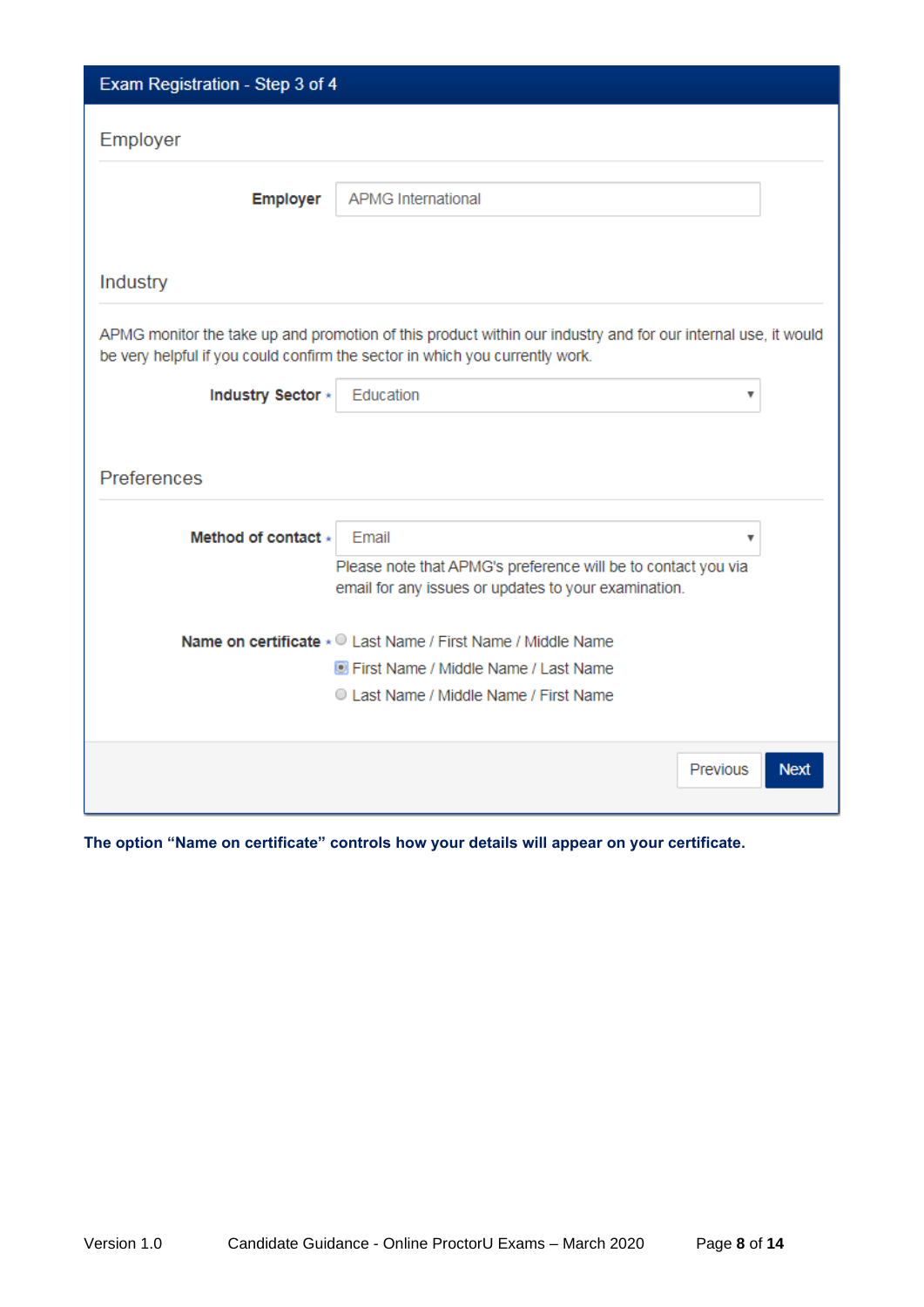|  |  |  | Exam Registration - Step 4 of 4 |  |
|--|--|--|---------------------------------|--|
|--|--|--|---------------------------------|--|

#### Confirmation of Successful Candidate Register Preference

If you do want your name to be included on the online Successful Candidate Register (SCR) please place a tick in the box below.

> I do want my results included on the online successful candidate register

#### **Data Protection Statement**

APMG run examinations on behalf of other organisations who hold the IP and have overall control of the examination scheme - known as the 'Scheme Owner'. Please note that APMG are obliged to provide information to the Scheme Owner on request so they may also hold records of the candidates who have passed their examinations

APMG will never pass your information on to any other 3rd party or marketing organisations, apart from the relevant Scheme Owner or Proctor/Invigilator service.

APMG will only contact you with regards to the examination(s) that you have taken with us unless you give permission as per the indications below.

In some instances, the Scheme Owners and APMG would like to use this information to contact you with regards to offers or updates they believe will be of use to you. If you do wish to be contacted about anything other than the exam, please tick the box(es) below.

- I have read and agree to the terms within the Data Protection Statement
- I do wish to be contacted by APMG with offers or updates other than to do with the examination(s) taken
- I do wish to be contacted by the Scheme Owner with offers or updates other than to do with the examination(s) taken

| Declaration |  |  |  |
|-------------|--|--|--|
|             |  |  |  |
|             |  |  |  |

I apply today to sit the examination(s) listed below for which I have booked and for the associated certification(s) upon achieving a pass in a relevant examination.

· Praxis (1) Foundation

I confirm that I will comply with the Terms and Conditions of certification as summarised with this form and shown in full on the APMG website or as requested from my invigilator.

I confirm that the information I have given on this form is correct and that I understand and agree to the use of my personal details described within the criteria for certification.

| Name $\star$ | (your full name) |                                                                  |  |
|--------------|------------------|------------------------------------------------------------------|--|
| Date $\star$ | (todays date)    | 盖                                                                |  |
|              |                  | $\star \Box$ I have read and agree with the Terms and conditions |  |
|              |                  |                                                                  |  |
|              |                  | <b>Complete Registration</b><br>Previous                         |  |
|              |                  |                                                                  |  |

Finish the registration process by clicking on the button **"Complete Registration"**.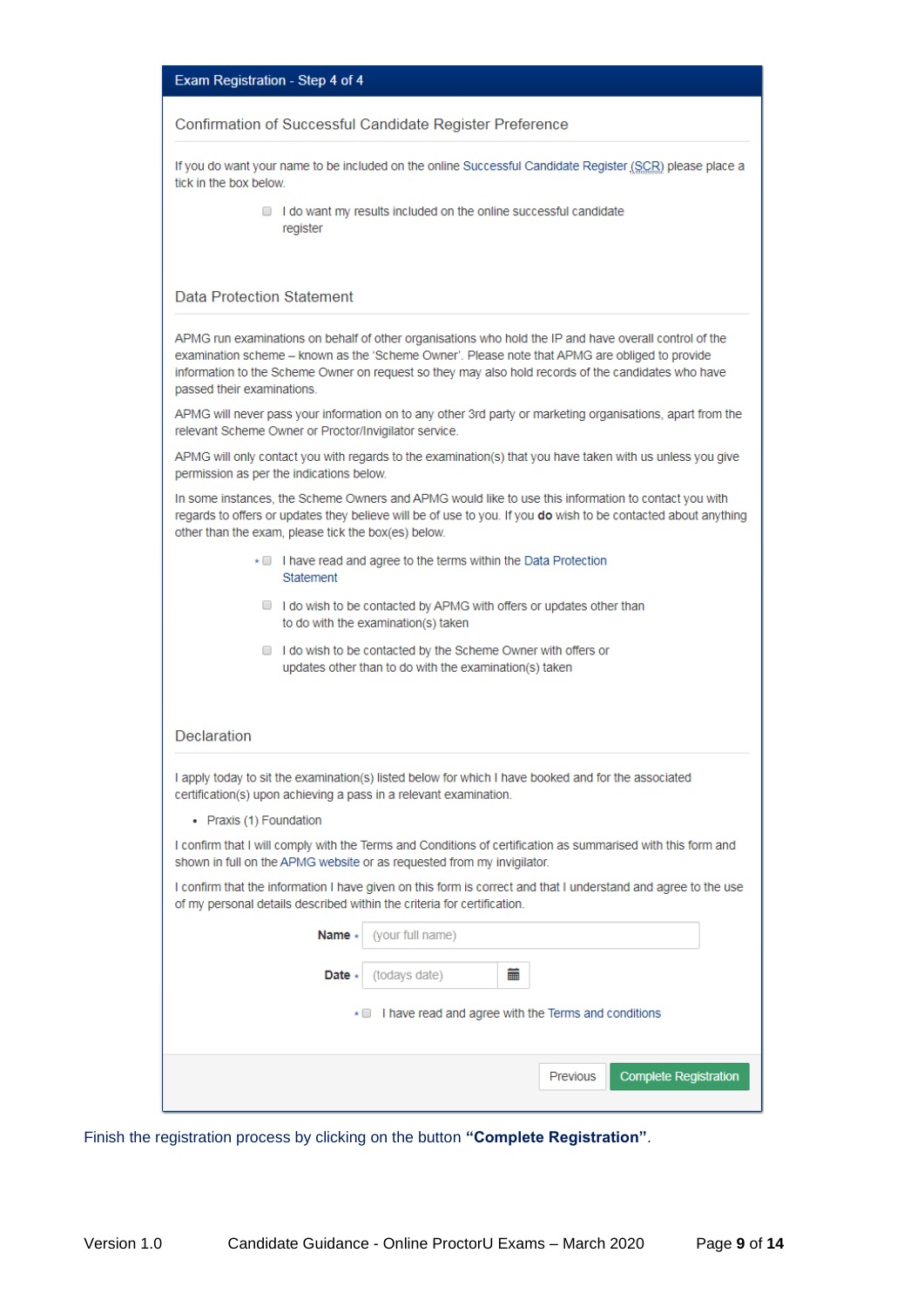Afterwards, your exam session/s will be visible on the Candidate Portal and show as "**Registered**". At this point of time, the exam status shows as "**not scheduled**".

| <b>JAPMG</b> International        |                                                     |                                     | Hal (AzUA)                                                                    |
|-----------------------------------|-----------------------------------------------------|-------------------------------------|-------------------------------------------------------------------------------|
| <b>A</b> Exams<br><b>*</b> Badges |                                                     | Candidate                           | ØÅ English ▼<br><b>Contact APMG</b>                                           |
| <b>Exams</b>                      |                                                     |                                     | 1000057104                                                                    |
| <b>Filter Exams</b>               |                                                     |                                     |                                                                               |
| <b>Title</b>                      | <b>Booking Ref</b><br><b>Session Id</b><br>Language | Date                                |                                                                               |
|                                   | UATTEST-PRAXIS-PU-26032020<br>2000031219            | not scheduled<br>Expiry Apr 1, 2020 | <b>Details</b>                                                                |
| Praxis <sup>®</sup>               | English (United Kingdom)                            | <b>Not Yet Taken</b>                | Registered $\blacktriangleright$                                              |
| Praxis (1) Foundation<br>ProctorU |                                                     | in 5 days                           | <b>Next</b>                                                                   |
| <b>APMG Benelux</b>               |                                                     |                                     | The green button will take you to the next step but will not start your exam. |

Please click the button '**NEXT'** to schedule a specific date and time for your online exam with ProctorU. The following page then opens: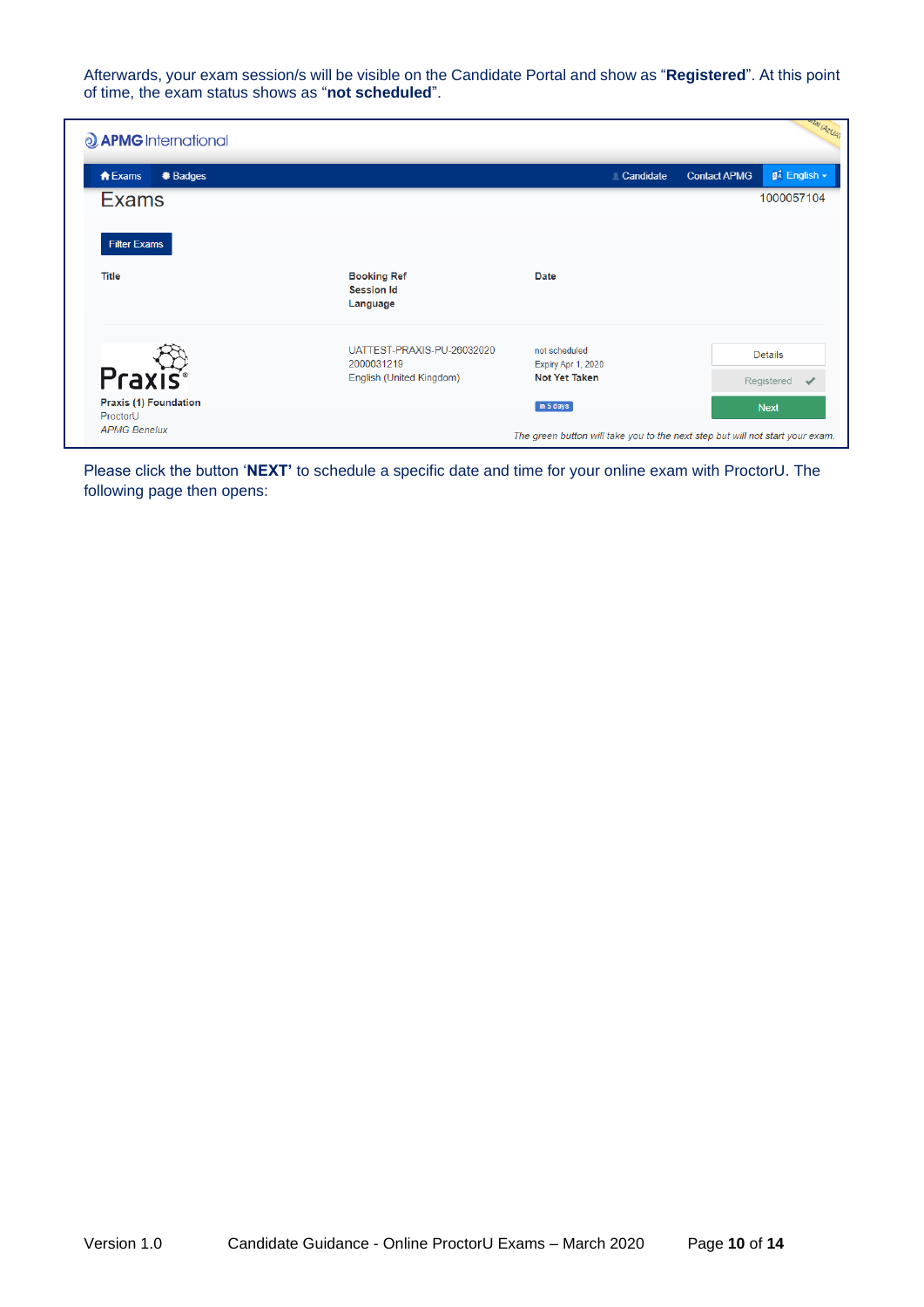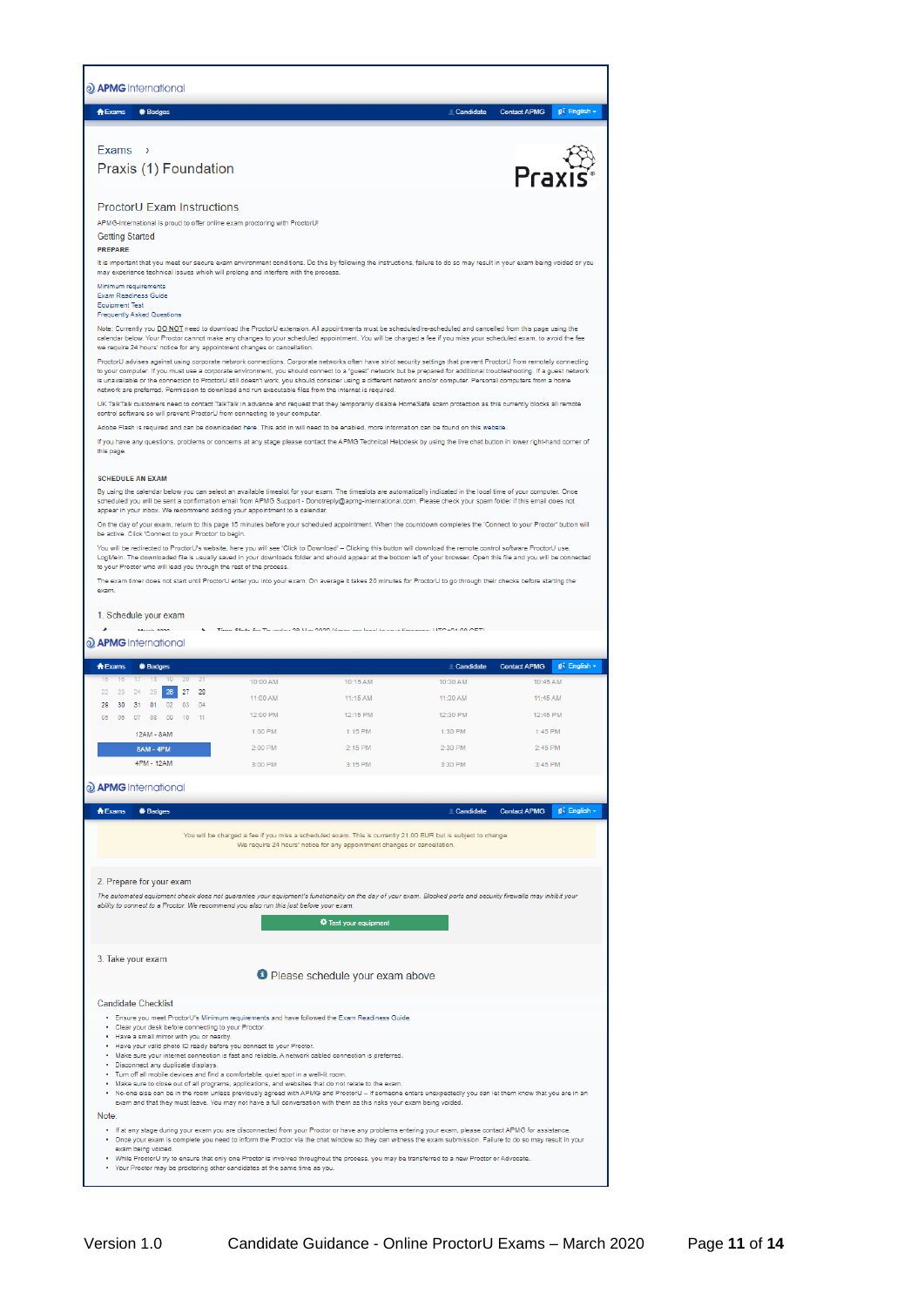| > What is ProctorU?                                                                         |  |
|---------------------------------------------------------------------------------------------|--|
| > How do I get started?                                                                     |  |
| > Can I change the start time of my exam?                                                   |  |
| > What happens if I miss my exam slot?                                                      |  |
| > Will I be billed for my exam?                                                             |  |
| > How do I know if my computer is compatible with ProctorU?                                 |  |
| > Can I take my exam at work?                                                               |  |
| > When should I arrive for my exam?                                                         |  |
| > What do I need to bring with me on the day of my exam?                                    |  |
| > What do I do at the time of my exam?                                                      |  |
| > What should I expect on the day of my exam?                                               |  |
| > My exam has a time limit. Does the exam time start as soon as I connect to the Proctor?   |  |
| > What are the exam conditions?                                                             |  |
| > What will be downloaded to my computer?                                                   |  |
| > Are breaks allowed during my exam?                                                        |  |
| > Am I allowed to take notes during my exam?                                                |  |
| > Will the Proctor be able to access my computer files without my knowledge?                |  |
| > Where can I find ProctorU's Privacy Policy, Terms of Service and Accessibility Statement? |  |
| > How long will it take for my exam result to be released?                                  |  |
| > How can I claim my digital badge?                                                         |  |
| I don't see my question on the list. How can I get more information?                        |  |
| > How can I provide feedback?                                                               |  |
| Further resources                                                                           |  |
| · Sample Exams                                                                              |  |

#### **Step 1 - Scheduling your exam with ProctorU**

You will need to create an individual appointment with ProctorU using the calendar and available timeslots. Available timeslots show in bold, unavailable timeslots will be disabled and greyed out. You can book any available timeslot up to the expiry date of your exam. The times displayed on the portal are based on your computer's time zone. After selecting a suitable timeslot and clicking the 'Schedule Exam' button, the appointment will show as scheduled and you will now see a 'Reschedule Exam' button along with a button enabling you to add the appointment to your calendar in Gmail, Outlook and iCal. Once you have scheduled your exam, a countdown to the time of your exam appears. When this countdown has finished, you will be able to click the 'Connect to your Proctor' button and this will open ProctorU for you.

**IMPORTANT** – The 'Connect to your Proctor' button is open for 15 minutes after the scheduled time of your appointment. If you miss your appointment you will need to reschedule your exam.

**We require 24 hours' notice for any appointment changes or cancellations free of charge. You will be charged a fee if you miss a scheduled exam.**

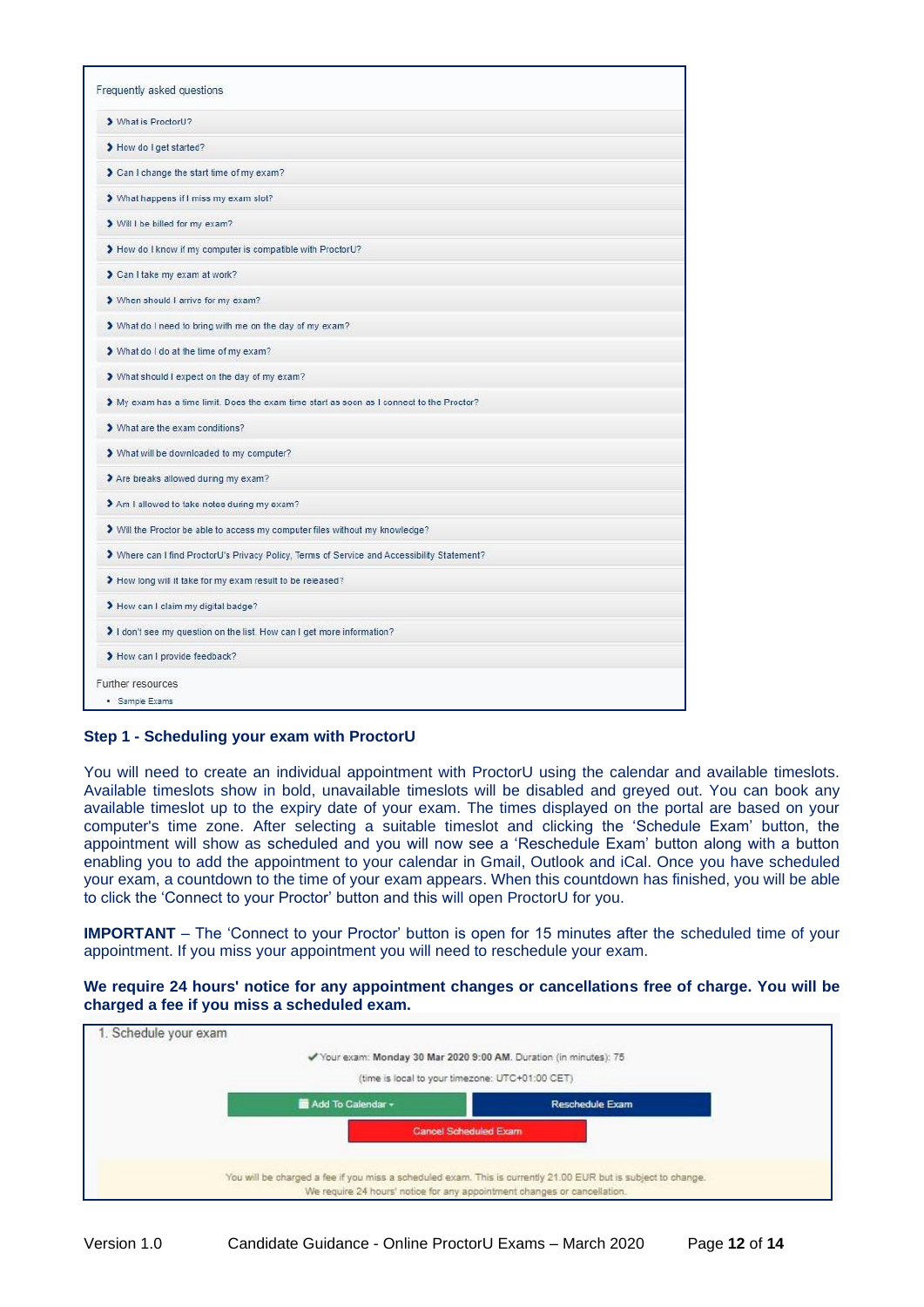#### **Step 2 – Read ALL instructions and the FAQs in preparation for your exam and test your equipment**

The automated equipment check does not guarantee your equipment's functionality on the day of your exam. Blocked ports and security firewalls may inhibit your ability to connect to a Proctor. We recommend you also run this check just before your exam*.*

#### **Step 3 – Connecting to the Proctor at the time of your appointment**

At the time of your scheduled appointment you need to return to the Candidate Portal, log in and click '**Next**":

| Exams                                                    |                                              |                                    | 1000057104                                                                            |
|----------------------------------------------------------|----------------------------------------------|------------------------------------|---------------------------------------------------------------------------------------|
| <b>Filter Exams</b>                                      |                                              |                                    |                                                                                       |
| Title                                                    | <b>Booking Ref</b><br>Session Id<br>Language | Date                               |                                                                                       |
|                                                          | UATTEST-PRAXIS-PU-26032020<br>2000031219     | Mar 30, 2020<br>Expiry Apr 1, 2020 | Details                                                                               |
| Praxis <sup>*</sup>                                      | English (United Kingdom)                     | Not Yet Taken                      | Registered                                                                            |
| Praxis (1) Foundation<br>ProctorU<br><b>APMG Benelux</b> |                                              | in 4 days                          | Next<br>The green button will take you to the next step but will not start your exam. |

#### The scheduler will display a countdown towards the start of your scheduled exam time:

| 3. Take your exam |                                        |  |
|-------------------|----------------------------------------|--|
|                   | <b>O</b> in 4 days                     |  |
|                   | <b>Connect to your Proctor</b>         |  |
|                   | (enabled when the countdown completes) |  |
|                   |                                        |  |

The 'Connect to your Proctor' button will be enabled 15 minutes before the start time of your exam, so click this and follow the onscreen instructions to connect with Proctor. The Proctor will request permission to your computer so they can take control and log you into your exam.

#### **Please also check with your Proctor:**

- ‐ If breaks are allowed and how to request them
- ‐ What language your exam should be in
- ‐ What materials you are allowed to use and which are not allowed

#### **When starting the exam you are accepting the conditions outlined by the proctor. If you are in doubt, do not agree, DO NOT proceed to start the exam.**

Your exam results and electronic certificates will be published to your Candidate Portal account once your exam has been processed by APMG and your training provider has released your result and certificate.

You can also share your exam success on various social media sites by creating your Digital Badge directly from your Candidate Portal account.